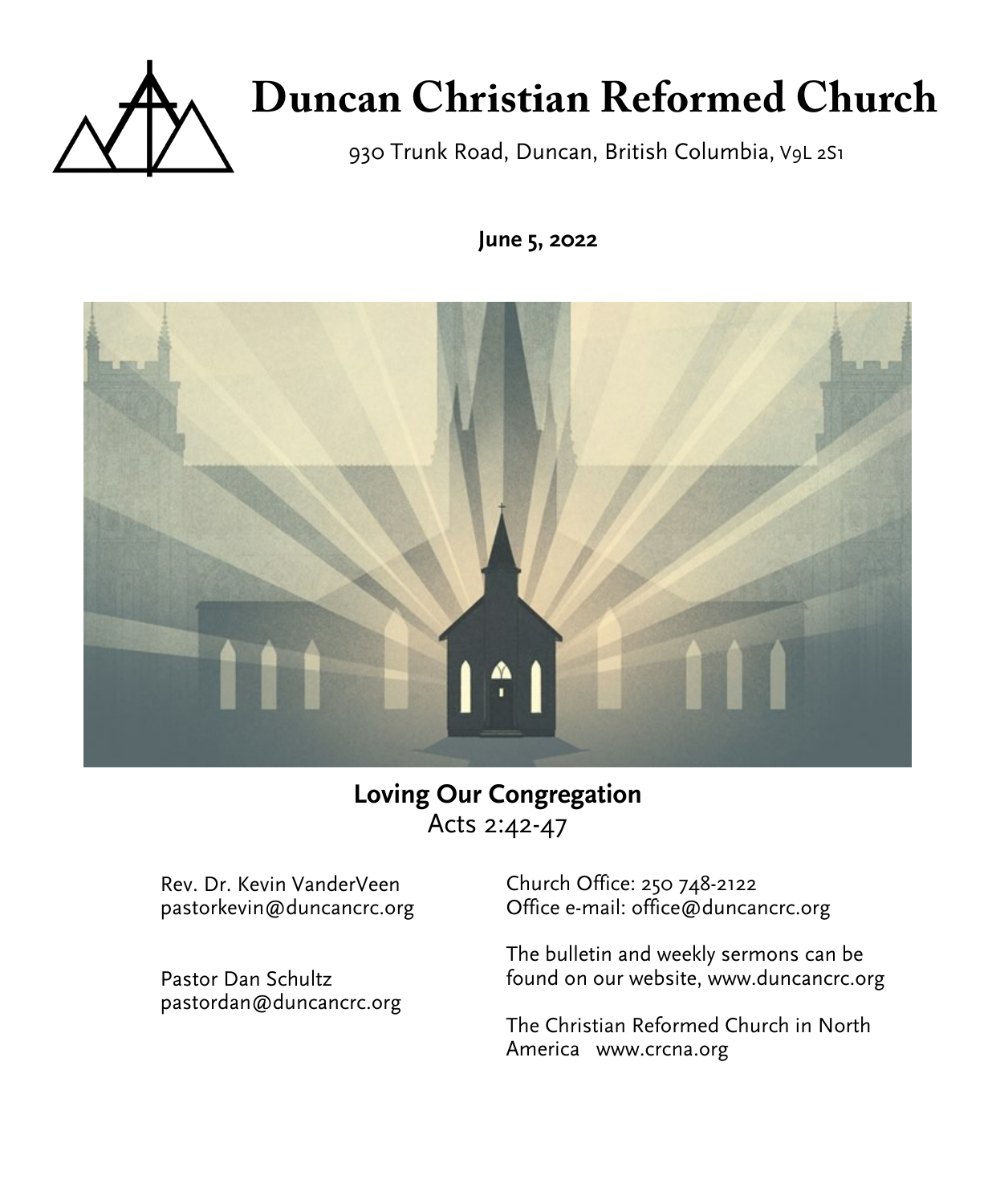## **Announcements**

## **Church Calendar**

Sunday, June 12: Lord's Supper Sunday, June 12: Vote of affirmation for new members of Council Sunday, June 12: Overview of the Human Sexuality Report and its Conclusions 7 - 8 pm Monday, June 13: Full Council Mtg 7 pm Sunday, June 19: Installation of Elders & Deacon Sunday, June 19: Father's Day BBQ at the church - sign up to help! Sign up sheet is in the foyer.

## **Council Nominees**

We have come to the time where several members of Council have completed their terms. Thank you to Angelina W, Frank G, and Norm B for your investment and service.

New to Council this term, Sandy V, Matt B and Dan S have agreed to serve in the office of Elder, and Will B has agreed to serve in the office of Deacon. For clarification:, as Dan S is a non-ordained member of our ministry staff and a member of our church, he is eligible to serve our Council in this capacity. If there are no valid objections, then there will be a vote of affirmation following the worship service on June 12.

## **Father's Day BBQ**

Sunday, June 19<sup>th</sup> we are organizing a Father's Day BBQ for our church and the community. This event will be immediately after church and comes complete with a great meal, kids games, and fun. We will need a lot of help to pull this off. Please sign up and pitch in as we celebrate Fathers, our church family and our community. Sign up sheet is available in the foyer.

## **Discussions for the Congregation**

A series of Sunday evenings (7:00 - 8:00 pm) have started in regard to the Human Sexuality Report that Synod will be conversing on next week. We will next meet June  $12<sup>th</sup>$  to talk about how those conversations went and what decisions were made.

May 22 - Introduction to the conversation and setting the stage to communicate well

May 29 - Overview of the Human Sexuality Report and its conclusions

### **June 12 - The discussions and decisions of Synod**

June 19 - Moving forward together as a worshiping community

## **Synod 2022**

The Agenda Supplement for Synod 2022, which will begin meeting online May 25 and will meet in person June 10-16 at Calvin University in Grand Rapids, Mich., are now posted on the Synod Resources page of the Christian Reformed Church in North America website.

The Supplement also includes an overture from Classis Southeast U.S. to revise definitions and the CRCNA's stance on homosexuality. Synod is the annual decision-making assembly of the CRCNA. It has not been held since 2019 because of travel and in-person gathering restrictions related to the COVID-19 pandemic. As a result, Synod 2022 has a significantly large agenda that includes several weighty matters. The Program Committee hopes that holding the initial convening session of synod by video conference on May 25, 2022, from 6:00-9:00 p.m. (EDT) will add some efficiency to the inperson meetings and deliberations planned for the week of June 10-16.

The convening session on May 25 will include opening worship led by Encounter Church (Kentwood, Mich.) and the election of officers for Synod 2022. Tune in at crcna.org/synod/schedule-webcast.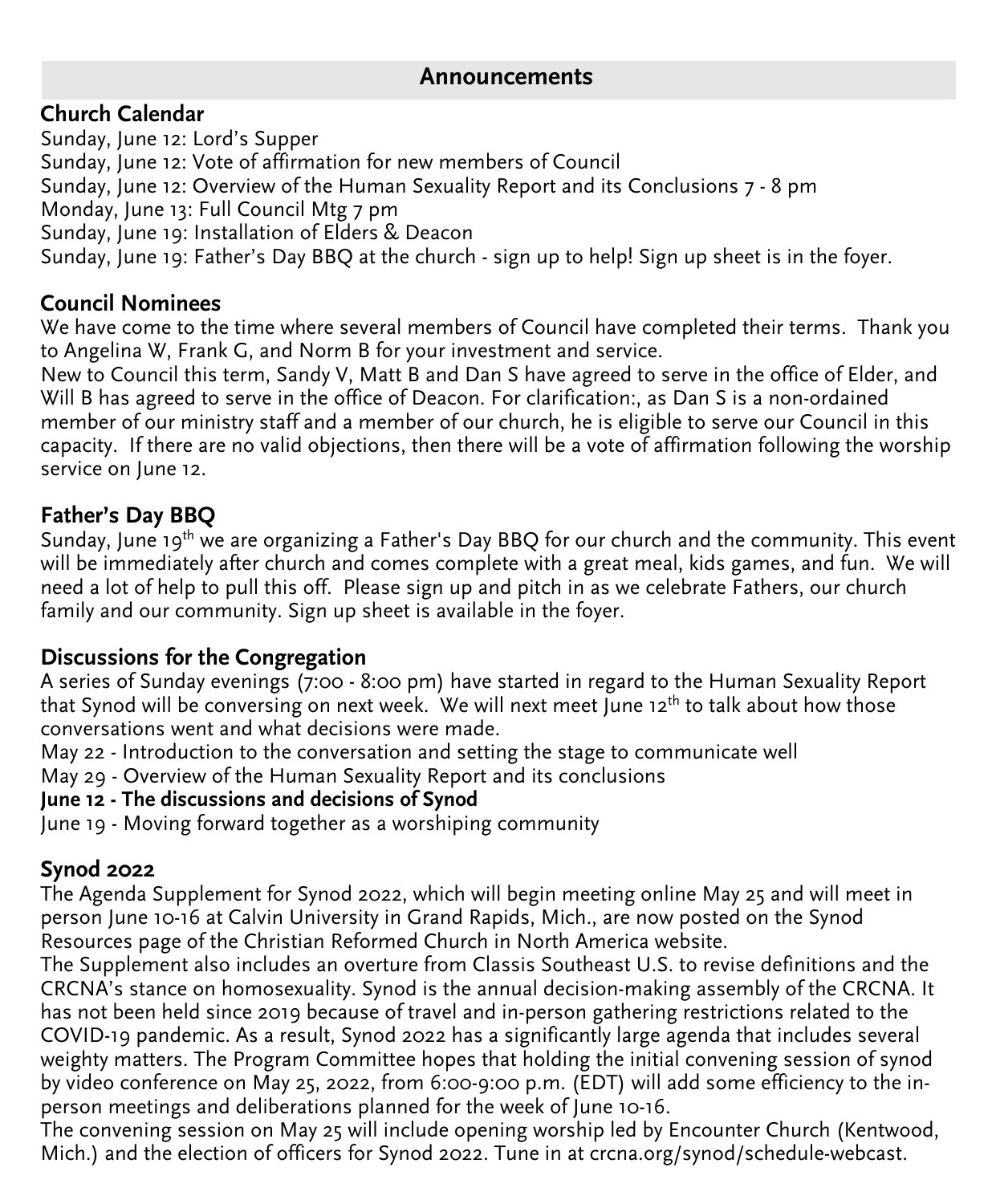#### **Announcements**

## **House of Grace - Baby Shower**

This local non-profit agency has recently come to the Cowichan Valley, offering Christian-based counselling to women facing unexpected pregnancies.

In support of this much-needed service, the St. Edward's Parish Catholic Women's League, with assistance from the Knights of Columbus, is hosting a safe **drive-in, drop-off baby shower on Saturday, June 11, 2022 from 10: 00 a.m. to 3:00 p.m.** in the St. Edward's Church parking lot, 2085 Maple Bay Road, Duncan. We invite the people from the Cowichan Valley to support us. Donations would be most welcome and appreciated.



Please see their website for the types of items they are asking for. https://www.houseofgrace.ca/

# **Gifts & Tithes**

#### **Collected for May**

| <b>Church Ministries</b>           | \$17,039.00 |
|------------------------------------|-------------|
| New Ground - Operation Man \$85.00 |             |
| World Renew                        | \$920.00    |
| World Renew - free a family        | \$90.00     |
| Resonate Global Mission            | \$5.00      |

## **Birthdays this Week**

Tuesday, June 7: Tyler B Wednesday, June 8: Henrietta G

## **Nursery, Sunday School**

**Nursery in the Preschool Wing June 5** Audrey V, Katie V

**June Sunday School in the Fireside Room** Teachers: Danielle D, Michelle B Helpers: Addie N, Tamara K

## **Prayer Chain**

**I**f you would like prayer, please call the PRAYER CHAIN. Thanks, Anneke W

#### Seafarers \$110.00<br>GEMS Local \$10.00 GEMS Local DCS \$115.00 DCS Tuition Relief \$90.00<br>ReFrame Ministries \$180.00 ReFrame Ministries

## **Coffee Servers**

Sunday, June 5: Mike & Susan R Sunday, June 12: Chris & Henrietta G Sunday, June 19: Raymond & Susan W

## **Hall Monitors**

Sunday, June 5: Tom V Sunday, June 12: Will B Sunday, June 19: Tom V

If you are interested in becoming a Hall Monitor during Sunday morning church services, please contact Tom